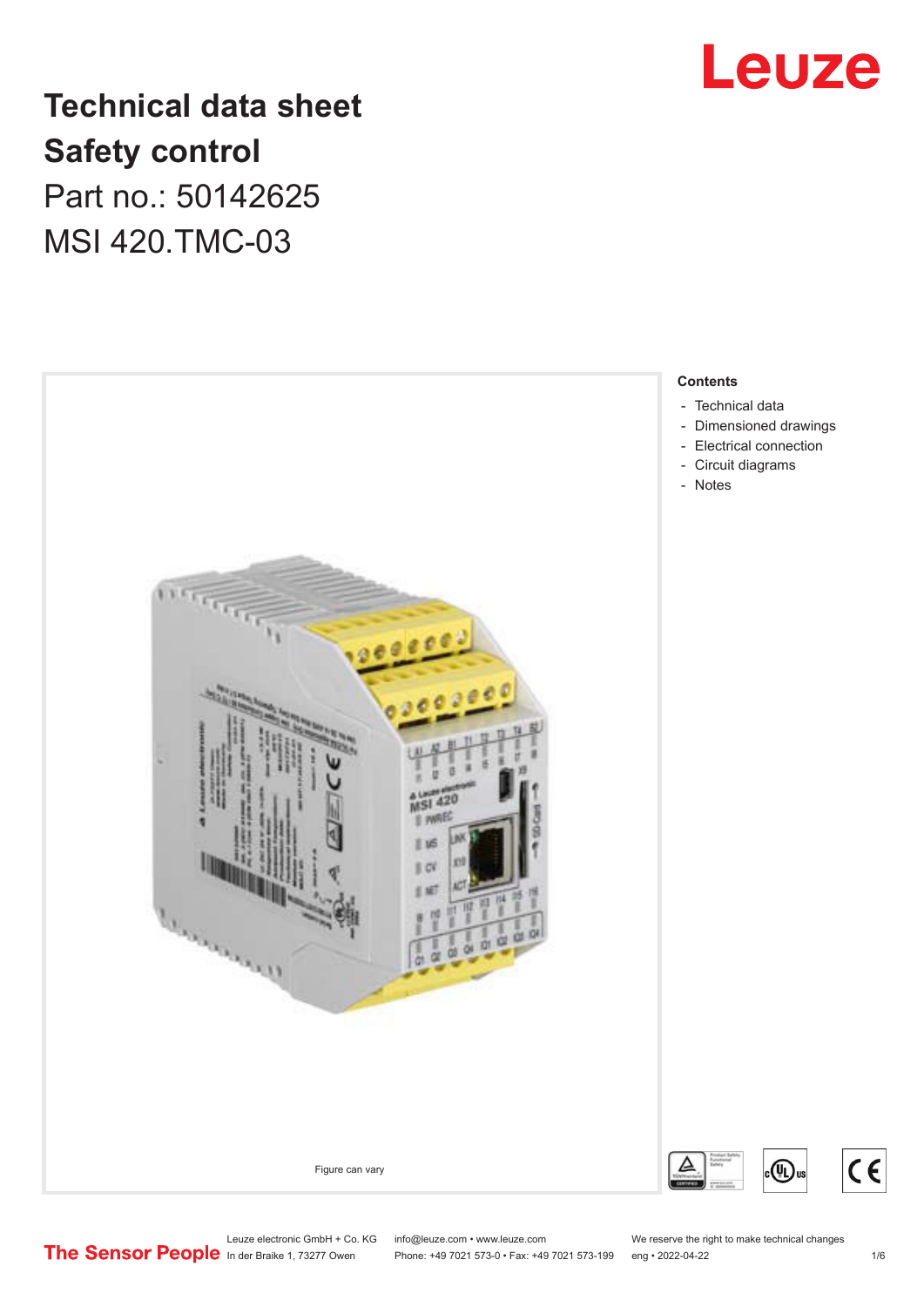## <span id="page-1-0"></span>**Technical data**

# Leuze

#### **Basic data**

| <b>Series</b>                    | <b>MSI 420</b>                                                |
|----------------------------------|---------------------------------------------------------------|
| Application                      | TMC 66 Legacy                                                 |
|                                  |                                                               |
| <b>Functions</b>                 |                                                               |
| <b>Functions</b>                 | Pre-configured safety control for use as<br>TMC66 substitute. |
|                                  | Software functionality acc. to ISO 13849-<br>1 (SRASW).       |
|                                  |                                                               |
| <b>Characteristic parameters</b> |                                                               |
| <b>SIL</b>                       | 3, IEC 61508                                                  |
| <b>SILCL</b>                     | 3, IEC/EN 62061                                               |
| Performance Level (PL)           | c, EN ISO 13849-1, System response<br>time: $35.6$ ms         |
| $PFH_n$                          | 0.0000000043 per hour                                         |
| Mission time T <sub>M</sub>      | 20 years, EN ISO 13849-1                                      |
| Category                         | 4, EN ISO 13849                                               |

### **Electrical data**

|                  | Performance data                                |                            |
|------------------|-------------------------------------------------|----------------------------|
|                  | Supply voltage U <sub>B</sub>                   | 24 V, DC, -30  25 %        |
|                  | Power consumption, max.                         | 3.3 W                      |
|                  | <b>Output circuit</b>                           |                            |
|                  | <b>Number of outputs</b>                        | 8 Piece(s)                 |
|                  | Max. number of integrated digital<br>outputs    | 8 Piece(s)                 |
|                  | Type of digital output                          | Transistor                 |
|                  | Short circuit protection, outputs               | Yes                        |
|                  | Min. voltage permitted at the output            | 16.2V                      |
|                  | Max. voltage permitted at the output 30 V       |                            |
|                  | <b>Output current</b>                           | 4 A                        |
|                  | <b>Control circuit</b>                          |                            |
|                  | Number of inputs                                | 16 Piece(s)                |
|                  | Voltage permitted at the input                  | 30 V                       |
|                  | Max. rated control supply voltage at 30 V<br>DC |                            |
|                  | Min. rated control supply voltage at<br>DC      | 15.6 V                     |
|                  | Input current at signal 1                       | $2.3 \text{ mA}$           |
| <b>Interface</b> |                                                 |                            |
|                  | Type                                            | Internal bus (SBUS+)       |
|                  |                                                 |                            |
|                  | <b>Service interface</b>                        |                            |
|                  | <b>Type</b>                                     | Ethernet, USB              |
|                  | <b>Ethernet</b>                                 |                            |
|                  | <b>Function</b>                                 | Configuration via software |
|                  |                                                 |                            |
|                  | <b>USB</b>                                      |                            |

**Function** Configuration via software

**Connection**

**Number of connections** 3 Piece(s)

| <b>Connection 1</b>                                           |                                                             |
|---------------------------------------------------------------|-------------------------------------------------------------|
| <b>Function</b>                                               | Signal IN                                                   |
|                                                               | Signal OUT                                                  |
|                                                               | Voltage supply                                              |
| <b>Type of connection</b>                                     | Terminal                                                    |
| Type of terminal                                              | Spring-cage terminal                                        |
| No. of pins                                                   | 22 -pin                                                     |
|                                                               |                                                             |
| <b>Connection 2</b>                                           |                                                             |
| <b>Function</b>                                               | Configuration interface                                     |
| <b>Type of connection</b>                                     | <b>USB</b>                                                  |
| <b>Connector type</b>                                         | USB 2.0 Mini-A                                              |
|                                                               |                                                             |
| <b>Connection 3</b>                                           |                                                             |
| <b>Function</b>                                               | Configuration interface                                     |
| <b>Type of connection</b>                                     | <b>RJ45</b>                                                 |
|                                                               |                                                             |
| <b>Cable properties</b>                                       |                                                             |
| <b>Connection cross sections</b>                              | $2 \times 0.2$ to 1.5 mm <sup>2</sup> , wire                |
|                                                               | 2 x 0.2 to 1.5 mm <sup>2</sup> , wire                       |
|                                                               | $2 \times 0.25$ to 1.5 mm <sup>2</sup> , wire with wire-end |
|                                                               | sleeve (pressed in trapezium shape)                         |
|                                                               |                                                             |
| <b>Mechanical data</b>                                        |                                                             |
| Dimension (W x H x L)                                         | 45 mm x 107 mm x 121 mm                                     |
| Net weight                                                    | 290 g                                                       |
| <b>Housing color</b>                                          | Gray                                                        |
| <b>Type of fastening</b>                                      | Snap-on mounting                                            |
|                                                               |                                                             |
| <b>Operation and display</b>                                  |                                                             |
| Type of display                                               | <b>LED</b> indicator                                        |
| Type of configuration                                         | Software                                                    |
|                                                               |                                                             |
| <b>Environmental data</b>                                     |                                                             |
| Ambient temperature, operation                                | $-2565 °C$                                                  |
| Ambient temperature, storage                                  | $-2570 °C$                                                  |
| Relative humidity (non-condensing)                            | 10  95 %                                                    |
|                                                               |                                                             |
| <b>Certifications</b>                                         |                                                             |
| Degree of protection                                          | IP 20                                                       |
| <b>Protection class</b>                                       | Ш                                                           |
| <b>Certifications</b>                                         | c UL US                                                     |
|                                                               | <b>TÜV Rheinland</b>                                        |
|                                                               |                                                             |
| <b>Vibration resistance</b>                                   | 5  150 Hz                                                   |
| Test procedure for oscillation in<br>accordance with standard | EN 60068-2-6                                                |
| Shock resistance, single shock                                | 30 g, 11 ms, EN 60068-2-27                                  |
| Shock resistance, continuous shock                            | 10 g, 16 ms, EN 60068-2-29                                  |
|                                                               |                                                             |
|                                                               |                                                             |
| <b>Classification</b>                                         |                                                             |
| <b>Customs tariff number</b>                                  | 85371091                                                    |
| <b>ECLASS 5.1.4</b>                                           | 27243001                                                    |
| <b>ECLASS 8.0</b>                                             | 27243101                                                    |
| <b>ECLASS 9.0</b>                                             | 27243101                                                    |
| <b>ECLASS 10.0</b>                                            | 27243101                                                    |
|                                                               |                                                             |
| <b>ECLASS 11.0</b>                                            | 27243101                                                    |
| <b>ECLASS 12.0</b><br><b>ETIM 5.0</b>                         | 27243101<br>EC002538                                        |

Leuze electronic GmbH + Co. KG info@leuze.com • www.leuze.com We reserve the right to make technical changes<br>
The Sensor People in der Braike 1, 73277 Owen Phone: +49 7021 573-0 • Fax: +49 7021 573-199 eng • 2022-04-22 Phone: +49 7021 573-0 • Fax: +49 7021 573-199 eng • 2022-04-22 2 2 2 /6

**ETIM 6.0** EC002538 **ETIM 7.0** EC002538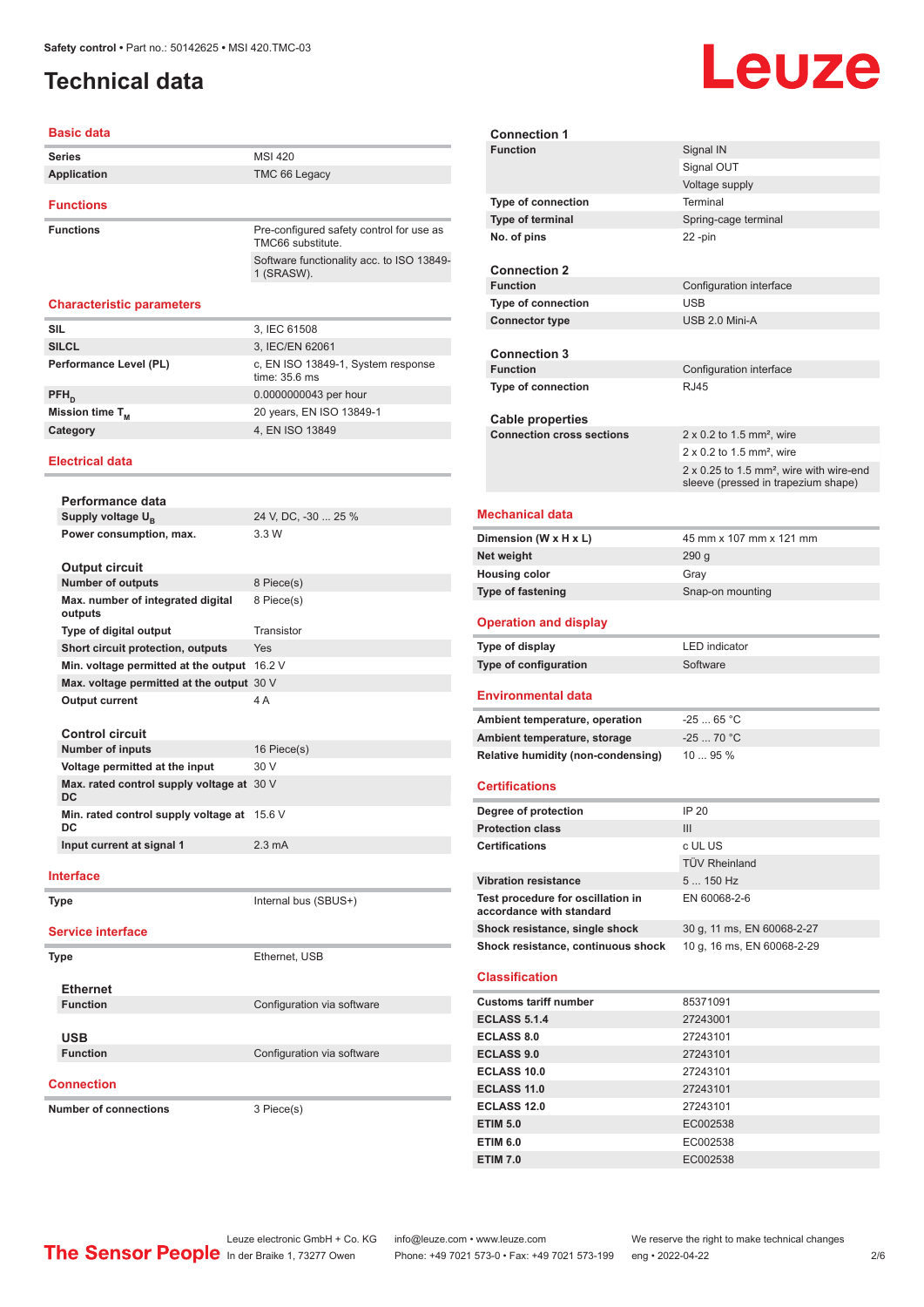## <span id="page-2-0"></span>**Dimensioned drawings**

All dimensions in millimeters



Leuze





Ō <u>ہ</u>  $\overline{\mathbf{G}}$ Б

 $\frac{1}{2}$ D n

## **Electrical connection**

#### **Connection 1**

| <b>Function</b>    | Signal IN<br>Signal OUT<br>Voltage supply |
|--------------------|-------------------------------------------|
| Type of connection | Terminal                                  |
| Type of terminal   | Spring-cage terminal                      |
| No. of pins        | $22$ -pin                                 |
|                    |                                           |

### **Terminal Assignment**

| Α1             | $+24V$                       |
|----------------|------------------------------|
| A2             | <b>GND</b>                   |
| <b>B1</b>      | +24 V (outputs Q1 - Q4)      |
| <b>B2</b>      | +24 V (outputs $IQ1 - IQ4$ ) |
| I1             | <b>SLS</b>                   |
| $\overline{2}$ | Start/activation input       |
| 13             | Contactor monitoring input   |
| 14             | Start 1 edge                 |
| 15             | Start 2 edge                 |
| 16             | Control 1                    |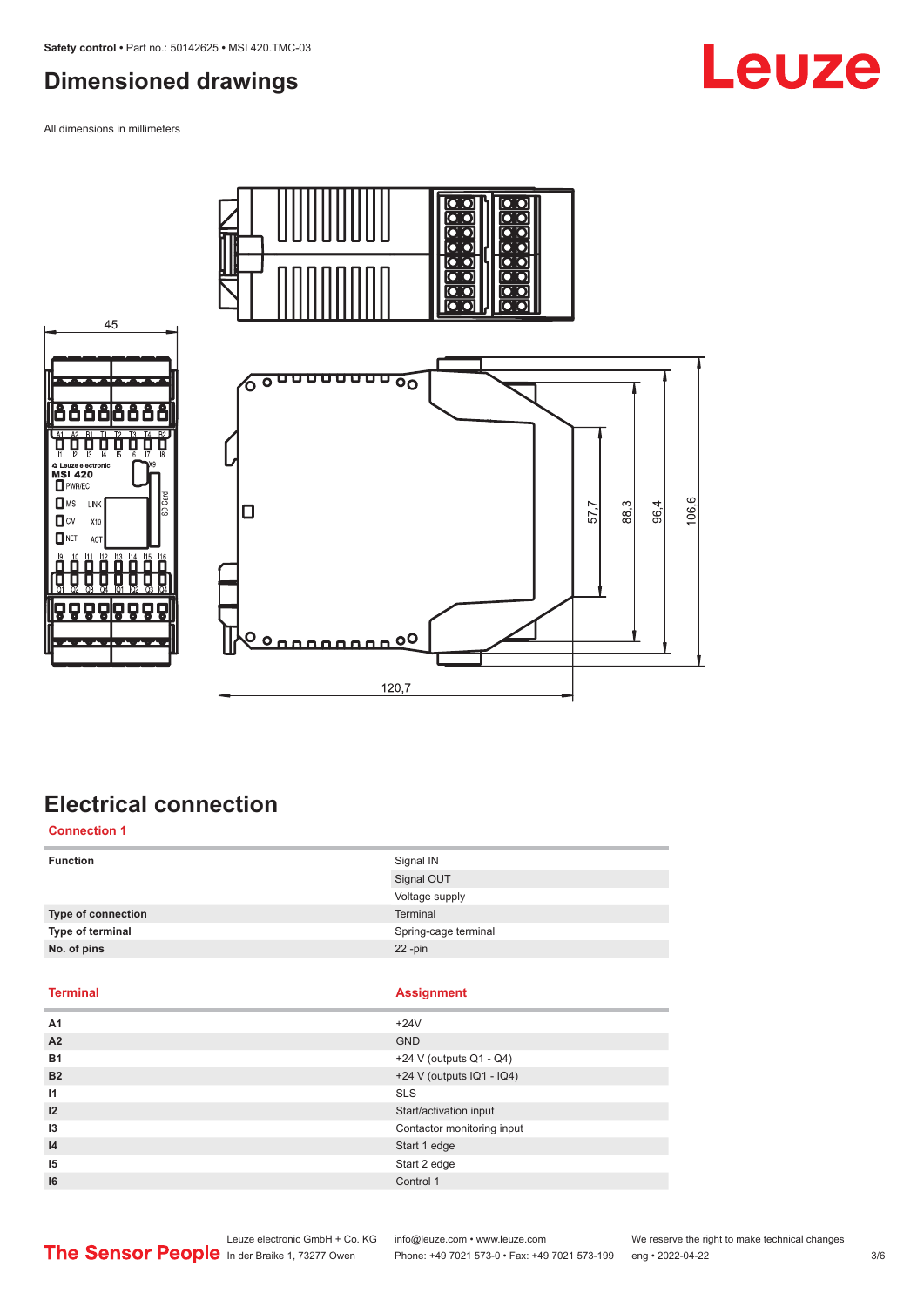## **Electrical connection**

**Terminal Assignment**

| Control 2                        |
|----------------------------------|
| Selection of operating mode      |
| Selection of operating mode      |
| Selection of operating mode      |
| "Error" signal output            |
| Safety On signal output          |
| Start 1 active                   |
| Start 2 active                   |
| Safety output 1                  |
| Safety output 2                  |
| Indicator light 1                |
| "Error indication" signal output |
|                                  |

#### **Connection 2 X9**

| <b>Function</b>       | Configuration interface |
|-----------------------|-------------------------|
| Type of connection    | USB                     |
| <b>Connector type</b> | USB 2.0 Mini-A          |

#### **Connection 3 X10**

| <b>Function</b>    | Configuration interface |
|--------------------|-------------------------|
| Type of connection | <b>RJ45</b>             |

Leuze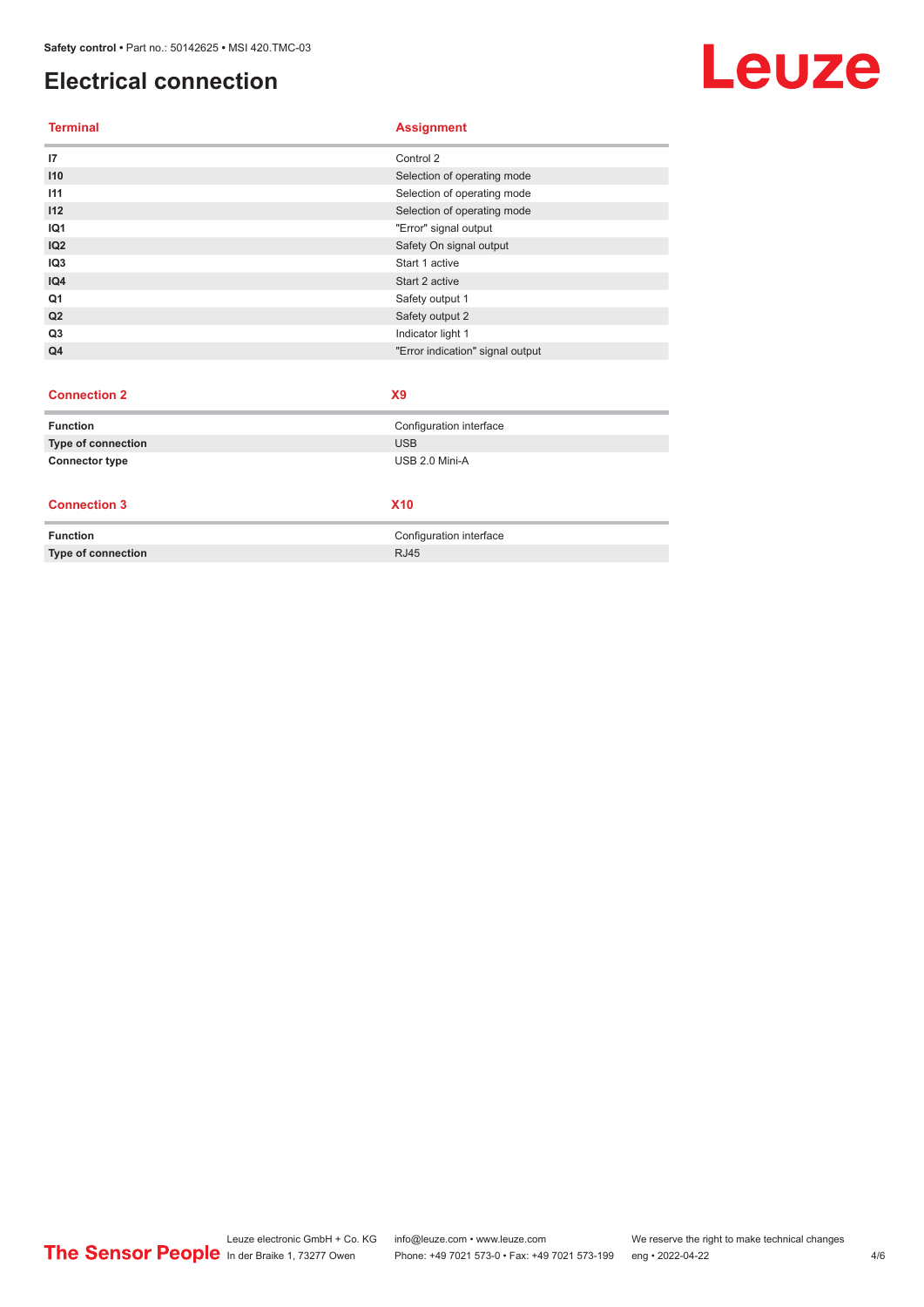## <span id="page-4-0"></span>**Circuit diagrams**

# Leuze



 $11 \rightarrow -12 / 2.2 \quad 11 \rightarrow -12 / 2.2$ 

- A Start/activation input
- B Contactor monitoring
- C Operating mode 3
- D SLS activation
- F Start 1 edge G Start 2 edge

H Safety outputs

E Control 1-2

J Diagnostics display K Start 1 active

I Indicator light 1

L Start 2 active